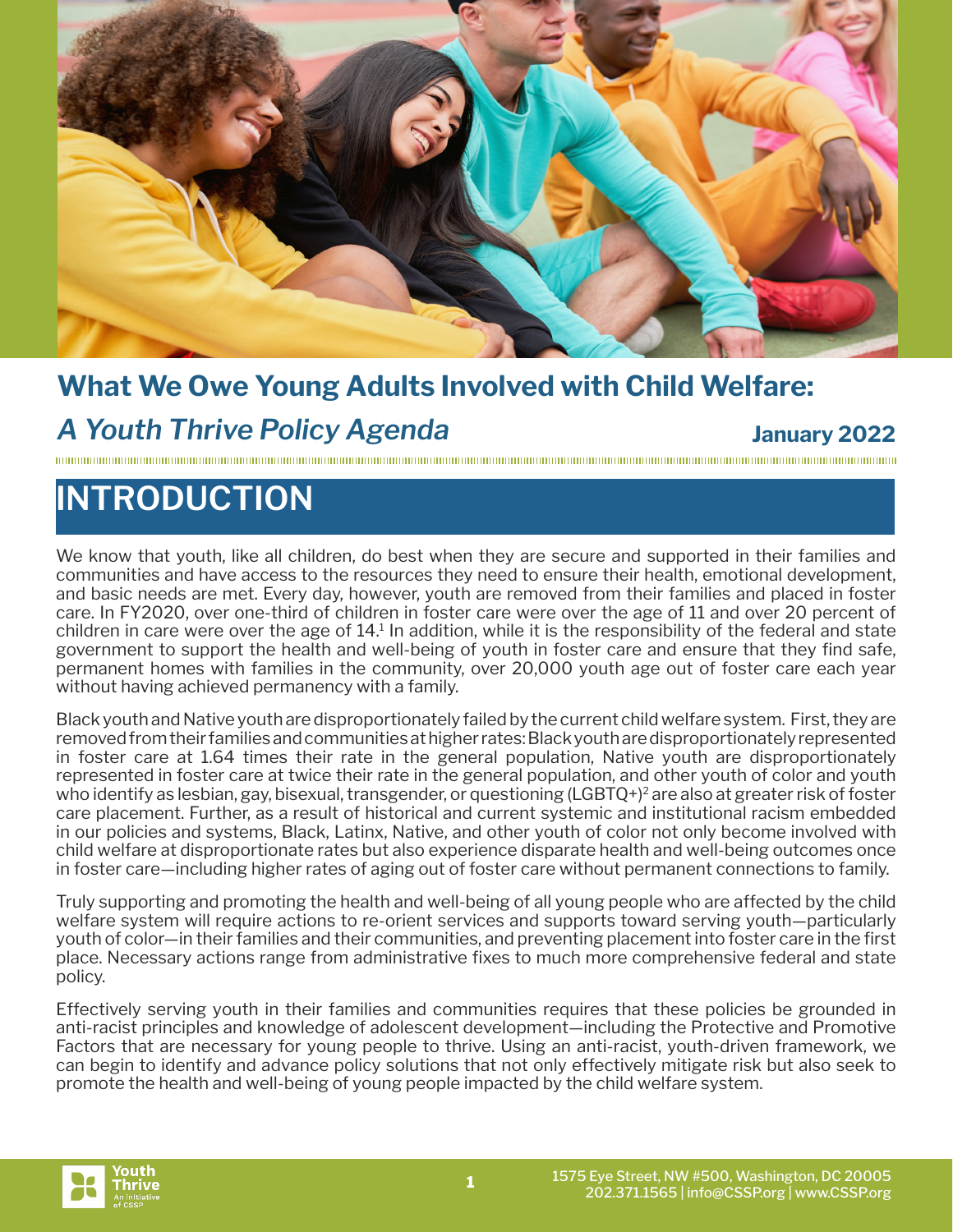## **ADVANCING A YOUTH THRIVE POLICY AGENDA**

This policy agenda highlights key opportunities to advance the health and well-being of young people who are involved with child welfare systems. It is grounded in *CSSP's Principles for Anti-Racist Policymaking* and the *Youth Thrive Protective and Promotive Factors*, and was developed in consultation with a focus group of young adults with lived experience in the foster care system. The following policy agenda is not intended to be all encompassing; rather it highlights key policy priorities that, if implemented, would have a significant and meaningful impact on the health and well-being of young people involved with child welfare. The recommendations included below are categorized into legislative actions and administrative actions, which together would promote the health and well-being of youth, limit their involvement with child protective services, and move toward ensuring they can be supported in their families and communities.

### **Legislative Actions to Promote Youth Health and Well-Being**

To support the health and well-being of young people and avoid placement in foster care, legislative policy actions are necessary to (1) support and promote young people's health, basic needs, and education and employment opportunities; and (2) enhance a prevention continuum that centers strategies that support young people in the community and reduce the reliance on systems that oppress and harm them, while identifying strategies to meet the needs of young people who have aged out or are currently in extended foster care. Further, these policies must include explicit language that protects and affirms the holistic identities of young people and prohibits discrimination against youth who identify as LGBTQ+.

### *Support and Promote Youth Health, Basic Needs, and Education/Employment Opportunities*

*Ensure an Adequate Income.* All youth must have adequate income to meet their basic needs and to thrive. Importantly,

#### **Youth Thrive and the Youth Thrive Protective and Promotive Factors\***

Youth Thrive is an initiative of the Center for the Study of Social Policy that works with youthserving systems and its partners to change policies, programs, and practices so that they build on what we know about adolescent development; value young people's voice, choice, and leadership; and give youth opportunities to succeed. Youth Thrive centers its work around five research-informed Protective and Promotive Factors that serve to mitigate risk and promote youth well-being:



*Youth Resilience.* Managing stress and functioning well when faced with stressors, challenges, or adversity.



*Knowledge of Adolescent Development.*  Understanding the unique aspects of adolescence and implementing policies and practices that reflect a deep understanding of development.

**Social Connections.** Having healthy, sustained relationships with people, institutions, the community, and a force greater than oneself that promotes a sense of trust, belonging, and that one matters.

#### *Concrete Support in Times of Need.*

Making sure youth receive quality, equitable, and respectful services that meet their basic needs (e.g. health care, housing, education, nutrition, income), and teaching youth to ask for help and advocate for themselves.



#### *Cognitive and Social-Emotional*

*Competence.* Acquiring skills and attitudes that are essential to forming an independent, positive identity and having a productive and satisfying adulthood.

*\* To learn more about the Protective & Promotive Factors, visit us online at [CSSP.org/our-work/project/youth-thrive/](http://CSSP.org/our-work/project/youth-thrive/)*

youth who age out of foster care are more likely to experience financial stress compared to their peers, making access to adequate income supports even more important to their health and well-being, so that they can explore their personal and professional goals. Youth who age out of foster care should be able to continue their education without jeopardizing their basic needs and stability.

Two critical policy solutions that have been found to support children, youth, and families in meeting their basic needs are a *child allowance* and *the Earned Income Tax Credit (EITC)*. Research has shown that a child allowance would significantly reduce child poverty and particularly benefit Black and Latinx children and families.3 Ensuring that this policy is also available to support transition-aged youth can keep young people out of poverty. It is critical that a child allowance is available to support transition-aged youth,<sup>4</sup> including those who age out of foster care, regardless of immigration status, employment status, or behavioral characteristics. In addition to establishing a child allowance, the federal EITC should be permanently extended to young adults ages 18-24 and adults not raising children in the home. The federal government took a step in this direction by extending the EITC to 19–24-year-olds on a one-year basis under the American Rescue Plan Act. States

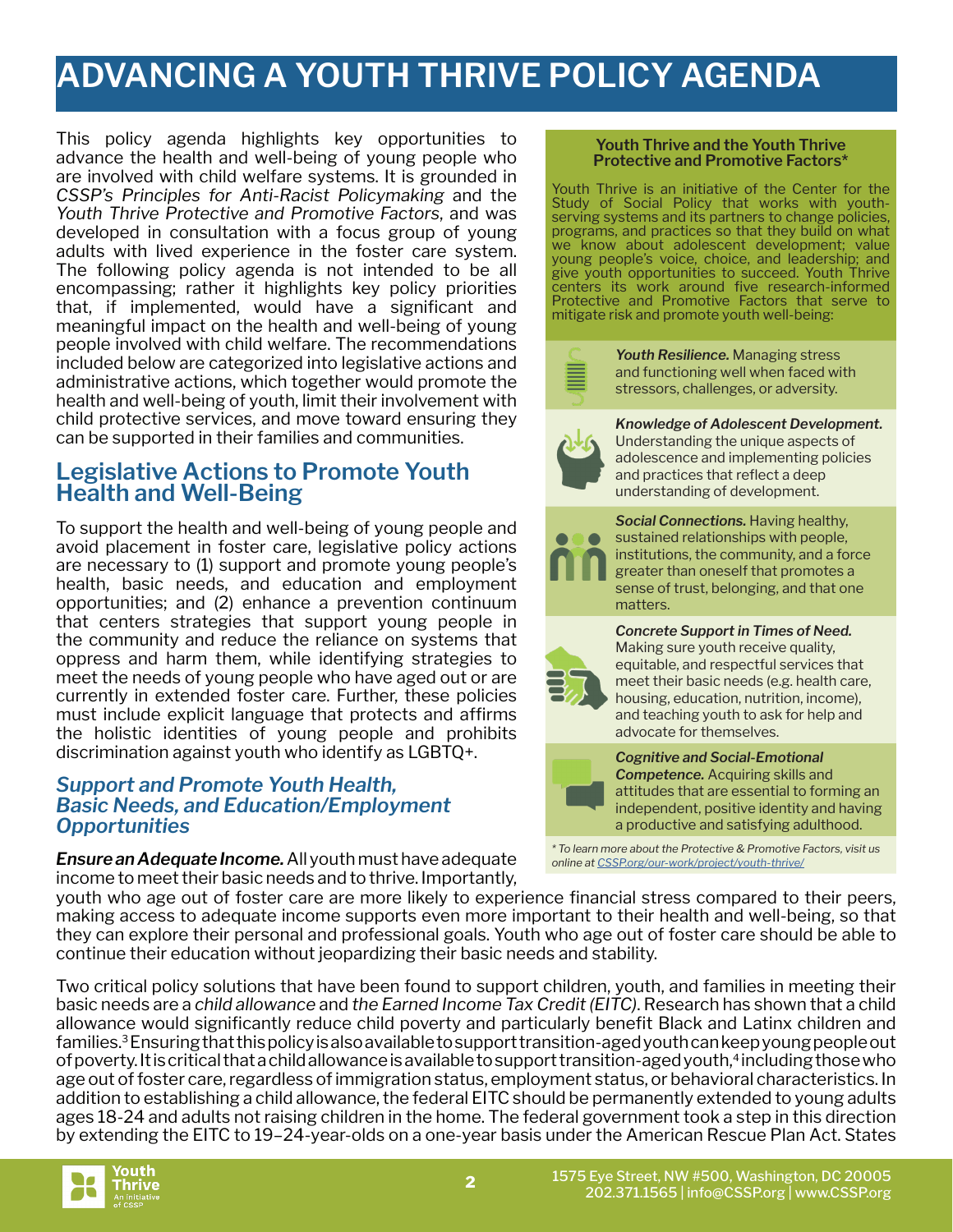should also look to increase access to state EITC benefits by including adults without children in the home, including noncustodial parents, lowering the eligible age to 18 years old, and increasing the benefit to youth who are enrolled in educational programs. This would help support the financial security of youth aging out of foster care, including those who are non-custodial parents.

*Establish Categorical Eligibility for SNAP.*  Youth aging out of foster care experience food insecurity at higher rates than their peers, and Black households also experience food insecurity at about twice the rate of White families due to structural and institutional racism.5 To support young people aging out of foster care in their transition to adulthood, and to ensure their basic needs are met so they can thrive, youth must be food secure. Youth aging out of foster care should be categorically eligible for food assistance through SNAP through their 26th birthday, similar to their categorical eligibility for Medicaid. In addition, since older youth often move across state borders to find employment, pursue an education, or be closer to supportive networks, eligibility for SNAP benefits must follow them. Expanding categorical eligibility for SNAP to youth regardless of where they live and which state they experienced foster care will support older youth as they seek education, employment, and other opportunities beyond specific state borders.

*Increase Access and Support for College and Vocational Training.* College and vocational training are inaccessible to many youth currently or formerly in foster care. Indeed, fewer than three percent of those who have been in foster care graduate with a bachelor's degree. While older youth in foster care and those who age out of the system are eligible for Education Training Vouchers (ETVs), these vouchers do not even begin to cover the full cost of attending college.<sup>6</sup> As a result, youth are often left having to choose not to pursue college or vocational training, or to incur significant loans to cover the cost of their education or training. Older youth in foster care and aging out of foster care should be supported through meaningfully funded scholarships that can be used to cover tuition and fees, room and board, books, supplies, and technology, as well as transportation and child care costs. A combination of education waivers, loan forgiveness, free community college, and free in-state tuition for two- and four-year universities for youth in foster care and older youth who exit foster care prior to enrollment, and supports for those enrolled would significantly improve access.

#### **Principles in Anti-Racist Policymaking\*\***

The principles outlined here are designed to guide policymakers and advocates in developing and implementing anti-racist policies. We know that the road to undo and redress entrenched systemic racism is long, but a critical step forward is to ensure that all policy is anti-racist from its creation to its implementation.7

*Redress past injustices.* Anti-racist policymaking examines the drivers of present-day inequities, and seeks to undo and redress the harm caused by racist policies that have systematically disadvantaged children and families of color throughout our nation's history. White supremacy thrives on ahistorical thinking. Anti-racist policy recognizes how racism, and anti-Black and anti-Indigenous racism in particular, have shaped policies and practices historically, and continues to shape all our experiences. Taking action to right historical wrongs is necessary in order to ensure that all children, youth, and families have the opportunity to achieve their potential, and that children and youth grow up knowing that they and their peers belong in this nation.

*Meet the needs of youth of color.* Anti-racist policy centers youth of color to ensure that they benefit directly from the policy. Policies that are purported to be "color-blind" or "race-neutral" have all too frequently been designed to benefit White children and families, and harm children and families of color directly and indirectly.8 Antiracist policymaking must be race-conscious, explicitly considering how policies impact Black, Indigenous, and other youth of color, to ensure that the policies do not harm some racial and ethnic groups while benefiting others. For policies to effectively support youth of color, they must recognize how race and ethnicity intersect with class, ability, sexual orientation, and gender identity to shape people's experiences.9 And youth must be meaningfully engaged and included in the policymaking process so that they can help shape solutions that meet their expressed needs. Anti-racist policies must be deliberately designed to meet the needs of all youth of color, in their diversity and variety of experience, so that in the end, all youth receive the supports they need.

Support the whole family. In order to create policies that support youth of color, anti-racist policy approaches should focus on whole families. In the past, public policy has too often been siloed, and policies intended to support youth have failed to address the larger struggles their families face. Policy has even actively undermined families in the name of protecting children and youth—as we see with the child welfare system, which disproportionately threatens and separates Black and Indigenous children from their loved ones.<sup>10</sup> Anti-racist policy must be designed to support and strengthen the whole family and ensure family economic security so that families can thrive together. This requires supporting not just parents and siblings but also grandparents and other relatives, caregivers, and other loved ones who constitute a young person's family. It requires affirming children, youth, and families; building on their strengths; honoring and deepening their social connections; and connecting them to the basic supports they need.<sup>11</sup>

**Serve all youth and families in need.** Anti-racist policy supports all youth in need. In the past, policies that have artificially divided youth between those who are "deserving" and those who are "undeserving"—providing services only to those considered deserving—have consistently buttressed White supremacy by leaving youth of color without access to services and supports, or with access to services and supports that do not work for them—and sometimes actively do them harm.<sup>12</sup> Narrowly targeting policies according to income and familial or behavioral characteristics has resulted in a social safety net with gaping holes, which are designed to let youth and families of color fall through. Universal or near-universal programs are often necessary to ensure that children of color and their families are not excluded from programs. These broad-based programs must be designed with children and families of color at the center, to ensure that these programs are in fact meeting their needs, and that youth and families of color receive the full intended benefits.<sup>13</sup>

\*\* *This excerpt was adapted from Minoff, Elisa et al. "What we Owe Young Children: An Anti-Racist Policy Platform for Early Childhood." Center for the Stufy of Social Policy, December 2020.*  Available at: CSSP.org/resource/what-we-owe-young-

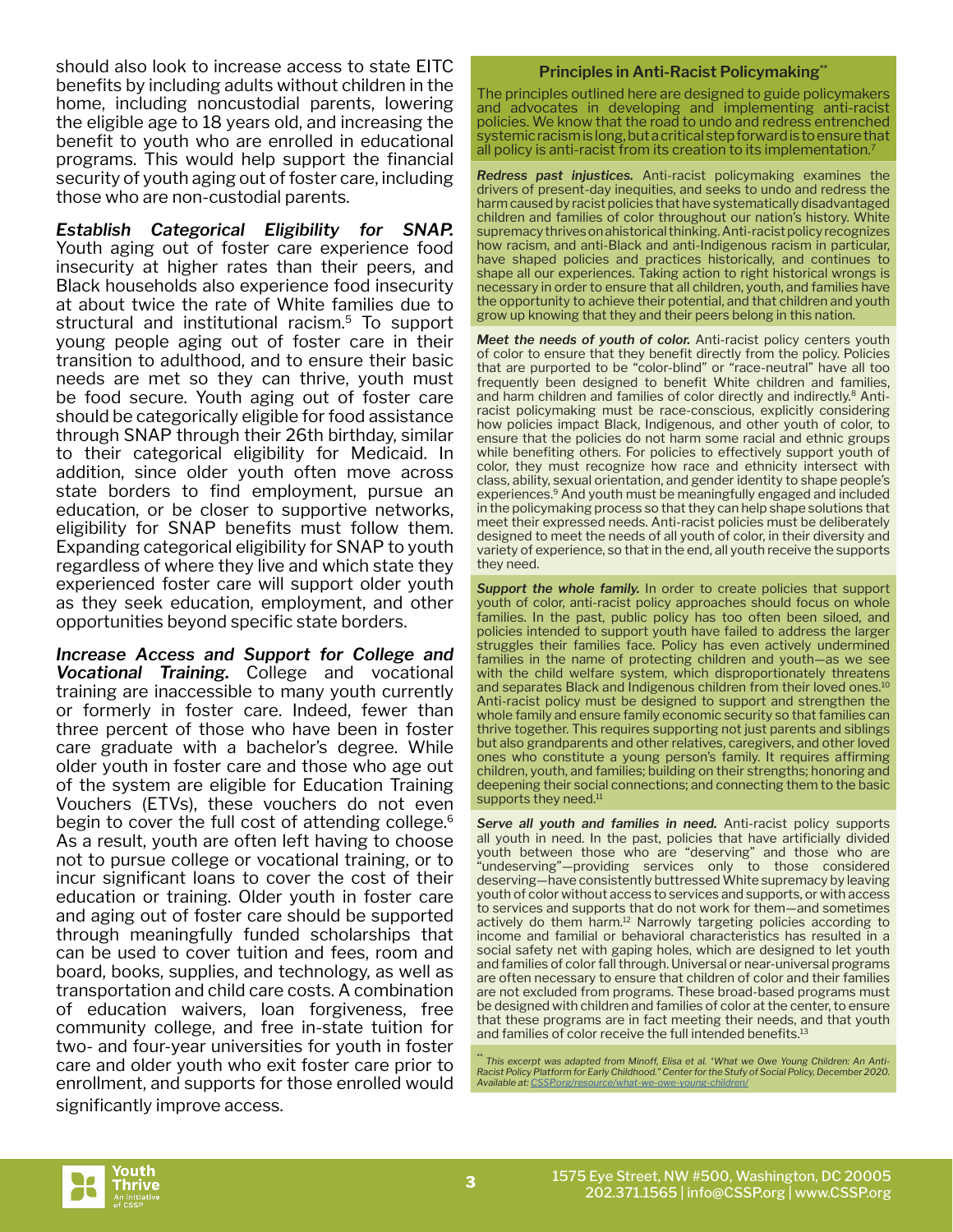Currently, the New Jersey Foster Care Scholars Program offers this kind of support to foster youth who are pursuing either college or vocational training. Additionally, under HB 123, Delaware youth who either spent 1) at least 12 months in foster care between the ages of 14 and 18 or 2) are under 27 years old and eligible for the Delaware Chafee Education and Training Voucher program are eligible for a tuition waiver that will cover the cost of tuition, fees, and room and board at one of the state's public colleges or universities.

*Ensure Access to Healthy, Stable, Safe, and Affordable Housing.* All young people should have access to healthy, stable, safe, and affordable housing, which we know is critical to their health and well-being.14 However, due to the compounding impact of decades of policy decisions that have segregated Black, Latinx, and Native families, and a lack of investment in affordable, adequate housing, young people who age out of foster care—who are more likely to be of color and identify as LGBTQ+—are disproportionately more likely than their peers to experience homelessness.15 While voucher programs exist, they are limited and often difficult to access. For example, while Family Unification Program (FUP) vouchers are intended to meet this need, the current limited number of vouchers forces systems to make a choice between housing a young person who is aging out of care and a family involved with child welfare who needs the voucher to reunify or prevent separation. Importantly, the Foster Youth to Independence (FYI) initiative was implemented to address challenges with FUP distribution by creating specific Tenant Protection Vouchers for youth eligible under FUP. However, while both are important resources, these vouchers remain subject to availability and appropriations. Further, when young people are able to access these vouchers, there is a limited supply of healthy and safe housing in their communities. Moving forward, a comprehensive housing strategy is necessary to support young people and families. This strategy should include a guarantee that FUP or FYI vouchers are available to all those who qualify (young people aging out of foster care *and* eligible families) and significant investments in healthy, safe, and affordable housing to increase availability.<sup>16</sup>

**Support Mental Health Services for Transition-Aged Youth.** Adolescence is an important time for psychological, social, cognitive, emotional, and identity development. Mental and behavioral health systems, however, are often not aligned with what the adolescent brain science development, and as a result, child and adult mental health systems often operate in silos. Too often, when a tells us about young person turns 18, they lose continuity of care for their mental and behavioral health needs. This sort of disruption in an already established therapeutic relationship can significantly harm any progress made by a young person. For example, in many jurisdictions, young people need to complete an intake process multiple times in multiple places with multiple people—often after spending time on a waitlist—in order to be connected to a therapist. Not only are child and adult mental health systems often disconnected, but too often child welfare is not at the table to ensure transition-aged youth are able to maintain access to the supports they need. This type of disruption in services can be traumatic, particularly for young people who may have already experienced significant trauma and disruption in their lives, and can create significant barriers to accessing meaningful, appropriate services. Furthermore, child welfare systems do not adequately address the grief, trauma, and loss that young people of color have experienced as a result of the root causes that may have led families into the child welfare system, the family separation that occurs when youth are placed in foster care, and the systemic barriers and harsher treatment they experience once in the child welfare system.17

Funding must be available to support not only services that are developmentally-informed and able to serve youth throughout adolescence without disruption, but also to support coordination and cross-system partnership between child and adult mental health systems and child welfare. While there are some grant opportunities through the Substance Abuse and Mental Health Services Administration (SAMHSA) to support this work, this opportunity must be expanded and others made available to all jurisdictions. Further, all supports and services must be culturally-responsive to the needs of the young people they are serving. Currently, some funding streams only support "evidence-based" interventions, but too often criteria used to assess whether an intervention is "evidence-based" are overly restrictive. These overly restrictive criteria ultimately lead to the exclusion of interventions that are culturally-responsive, prevent adaptation of models, and often hamper innovations that might otherwise best meet the needs of youth of color.

As policymakers work to increase access to mental health services, there are also lessons to be learned from the COVID-19 pandemic. Specifically, during the COVID-19 pandemic there has been an increase in reliance on telehealth services. While this expansion has been a welcome support for many adolescents, such as those living in rural communities, many others report the importance of engaging in mental health services in person, in part to help build a trust-based environment, but also to support engagement. To best serve the mental and behavioral health needs of youth, a balanced approach is required that provides an array of services responsive to young people's needs.

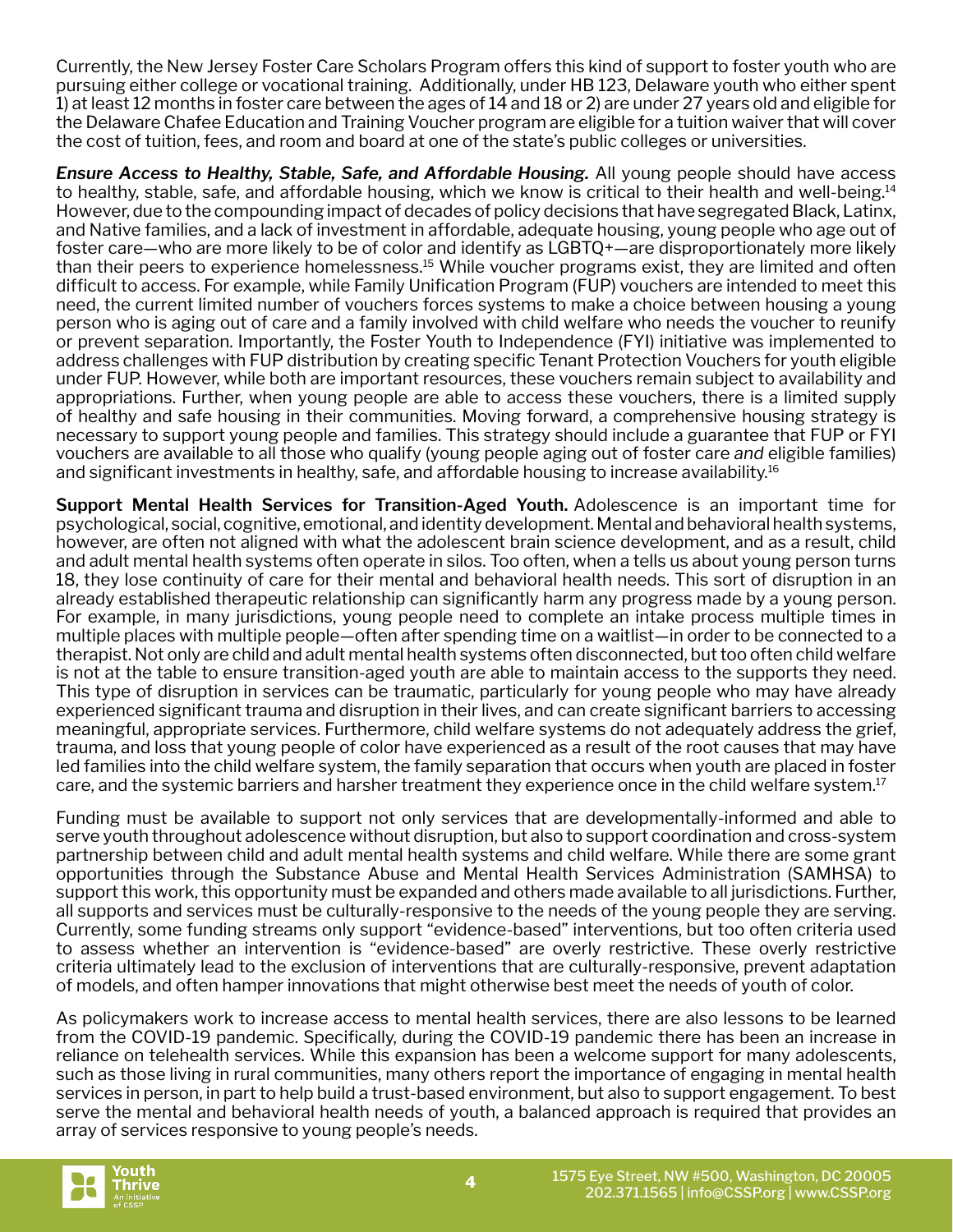### *Ensure a Meaningful Continuum to Support Youth in Their Families and Communities*

*Establish a Meaningful, Comprehensive Continuum of Prevention Efforts that Support Older Youth and Strengthen Families.* Research shows that youth thrive when they are supported within their homes and communities and they and their families have access to the supports they need. Currently, 60 percent of children and youth who are removed from their families and placed in foster care are removed for reasons of neglect alone. Neglect alone is often a circumstance of poverty. Children may be removed for issues concerning hygiene, lack of working utilities, inadequate housing, or inadequate child care—none of which necessarily threaten their immediate health or safety. Child protective service systems must not be permitted to separate children from their families on the basis of poverty. Instead, there must be a meaningful, comprehensive prevention continuum that supports older youth and their families without requiring child welfare involvement. Children and families living in poverty, and disproportionately those who are Black or Native, are more likely to come into contact with people who report suspected cases of maltreatment to the child welfare system—particularly mandated reporters such as social services staff. In many cases, mandated reporters and others have identified a need for children and families, but the only resource that exists in the community is the child welfare system. In order to truly keep youth and families, particularly families of color, from coming to the attention of the child welfare system, there must be meaningful investments in upstream, community-based supports that can mitigate these circumstances and where child welfare involvement is not a pre-requisite for receiving support. Congress must increase funding for these supports, including through financing streams that are leveraged by child welfare systems and can be used to support community-based organizations that serve youth and their families outside of the child welfare system. Child welfare must utilize these funding streams, including Community Based Child Abuse Prevention (CBCAP) grants, Title IV-B of the Social Security Act, and the Social Services Block Grant, in partnership with agencies to invest in communities. They must support implementation of meaningful, upstream prevention programs that are responsive to community needs, developed by communities especially communities of color—and housed within the community.

*Create a Dedicated Mechanism for Building the Evidence for What Works to Support Older Youth of Color Outside of Child Welfare.* To keep youth who become known to child welfare and considered a "candidate for foster care" in their homes and communities, the Family First Prevention Services Act provides states with the opportunity to claim federal reimbursement for specific, evidence-based programs that have been approved by the Title IV-E Prevention Services Clearinghouse. While some of these programs are designed to support older youth, only one of these programs was developed by or for youth of color, and only one program was developed by a Tribal Nation and is grounded in cultural values and norms.18 While the Title IV-E Prevention Services Clearinghouse allows for "making small changes to increase the cultural relevancy of the intervention (e.g. changing examples to match the cultural background to subjects; providing the intervention in a different language) without changing program components,"19 it does not allow for "changing content for different cultural groups, such as to reflect particular issues experienced by those groups."<sup>20</sup> This hinders the ability of states and communities to implement and adapt evidencebased services that are not colorblind but are instead race conscious and responsive to the diverse needs of the families of color they serve. To truly support youth of color in their homes and communities and prevent placement in foster care, the federal government and/or states must invest in building the evidence for programs that are designed by and for older youth of color, including LGBTQ+ youth of color. Equally as important, the federal government must review and amend the current criteria by which programs are considered "evidence-based" by applying an equity frame to promote the inclusion of culturally-responsive programs.

*Create a New Investment to Support the Well-being of Youth Aging-Out of Foster Care.* **The child welfare** system is currently failing youth aging out of foster care despite the legal obligation and responsibility that the system assumed when it separated these young people from their families. We owe young people who age out of care the structure and supports that they need to thrive. To fulfill this obligation and remove barriers to thriving, we need new investments to support these young people which must be outside of the child welfare system—housed within the community—and universally available to young people (i.e. not contingent on circumstance—including income, employment, or school enrollment, which can exclude young people who are most in need). We must build the infrastructure and develop community-based strategies so that all youth who age out of foster care have the security necessary to thrive and that no youth experiences homelessness, food insecurity, or poverty. This infrastructure must exist outside of the child welfare system and within communities to support young people where they live, and facilitate new relationships and experiences. As the federal government and states explore strategies to build this

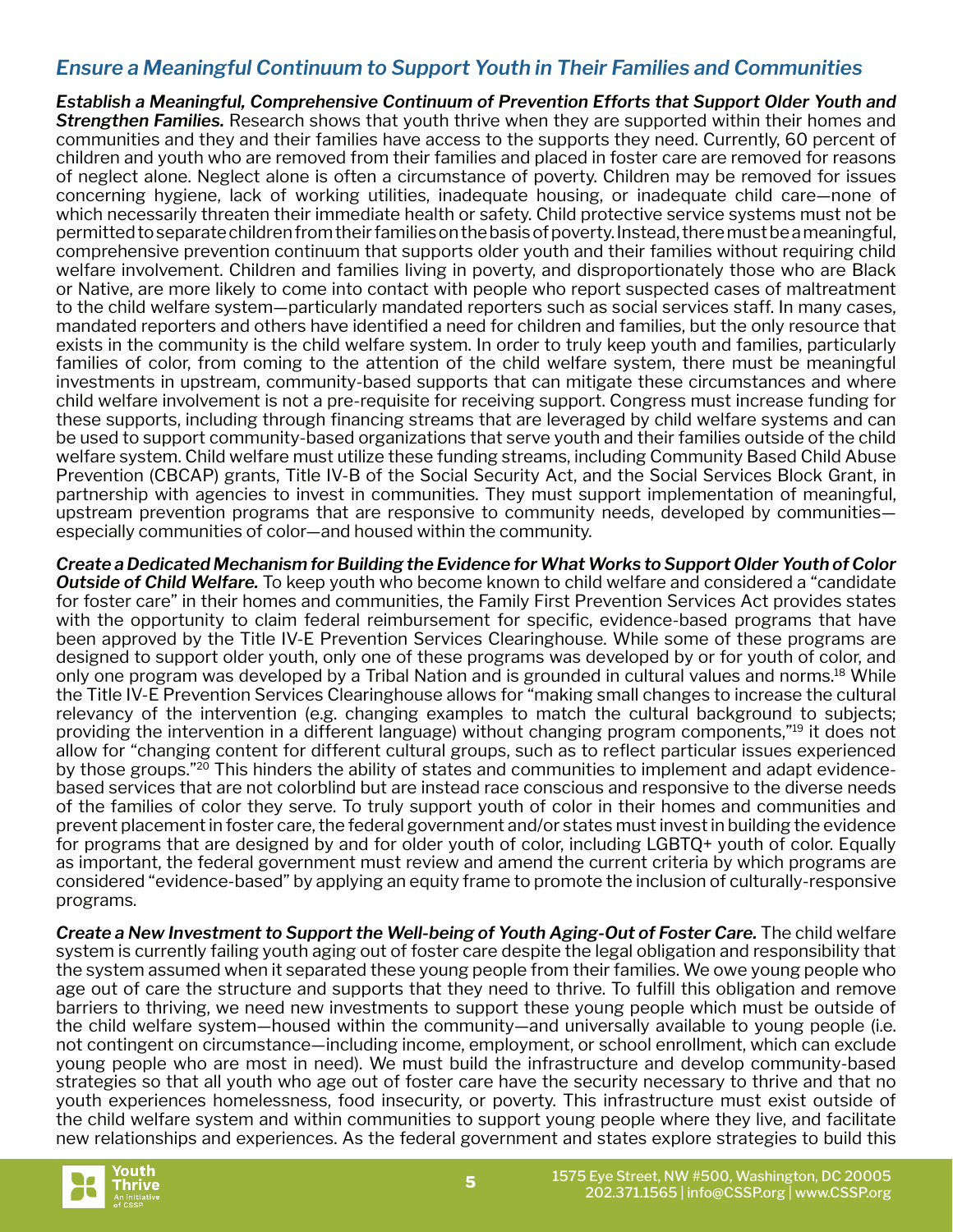infrastructure, they should consider implementing a targeted funding stream to support older youth postchild welfare involvement. This funding stream could look like Community Based Child Abuse Prevention (CBCAP) funding, with a goal of supporting older youth as they transition out of the system. This funding stream could be leveraged by child welfare agencies, like CBCAP, and used to support communitybased organizations serving youth without the surveillance of the child welfare system. As the federal government and states consider this strategy, it is important to require states to meaningfully engage young people with lived experience in directing state and local investments within their communities.

### **Administrative Actions to Promote Youth Health and Well-Being**

In addition to the legislative policy actions identified in this agenda, there are two key administrative policy actions that must occur immediately to support the health and well-being of young people involved with child welfare.

*Launch an Initiative to Ensure Youth Who Identify as LGBTQ+ Have Equitable Access to Services and Opportunities and Implement Explicit Requirements to Ensure Youth Are Physically and Emotionally Safe While in Care.* Youth who identify as LGBTQ+ experience high levels of discrimination and abuse in the child welfare system, including from their foster families and staff in group homes. Additionally, LGBTQ+ youth of color are overrepresented in the child welfare system, stay in care longer, and are at even higher risk for experiencing discrimination and violence.<sup>21</sup> The Department of Health and Human Services took an incredibly important step to undo systemic racism and harm to LGBTQ+ youth by rescinding waivers granted under the Trump Administration that allowed faith-based foster care groups contracting with state agencies and receiving federal dollars to discriminate against potential foster parents. *ACF can continue to advance their commitment to anti-racist policy by requiring agencies to provide training and coaching to foster parents or staff in group homes about affirming policies and practices that support the diverse identities of young people in foster care. ACF should issue guidance and best practices to ensure young people who identify as LGBTQ+ are safe and affirmed while in care and are free from discriminatory practices, regardless of their placement setting. ACF should also establish mechanisms for holding states accountable to implement this guidance.*

Immediately Ensure Medicaid Eligibility across State Lines. As established by the Affordable Care Act, youth who age out of foster care are categorically eligible for Medicaid until their 26th birthday. Centers for Medicare & Medicaid Services (CMS) guidance, however, limits this eligibility to the state where youth were in foster care. Young people may move between states to pursue goals that help their transition to adulthood, like obtaining higher education, finding employment opportunities, or to be closer to family. They should be able to retain health insurance and not incur extra medical bills, debt, or administrative burdens as a result of moving between states.<sup>22</sup> Additionally, for young people who are parents, research has shown that when parents have health insurance and can access preventive care, their children are also more likely to have health insurance and access to preventive care. In a recent study of Medicaid expansion, researchers found that in states that expanded Medicaid, there was a reduction in infant mortality and a decrease in overall cases of neglect (422 per 100,000 children) for young children.<sup>23</sup> Recent legislation established that beginning January 1, 2023, young people will be eligible for Medicaid regardless of where they spent time in foster care. However, young people's health cannot wait. *CMS must immediately revise previously issued guidance restricting health care coverage to permit young people who age out of foster care to be eligible for Medicaid regardless of where they live.* 

# **MOVING FORWARD**

Comprehensive policy reform is necessary to support young people in their homes and communities. While the policy solutions and strategies outlined above are key to supporting the health and well-being of young people, these steps are just the beginning. To be successful, young people must be meaningfully engaged as partners in this work—guiding a better understanding of their needs and sharing ideas about how to best meet them. As a policy community we must be willing to learn and collaborate. Together we can create a new policy framework that supports young people in their communities, affirms their identities, and sets us all up for success.

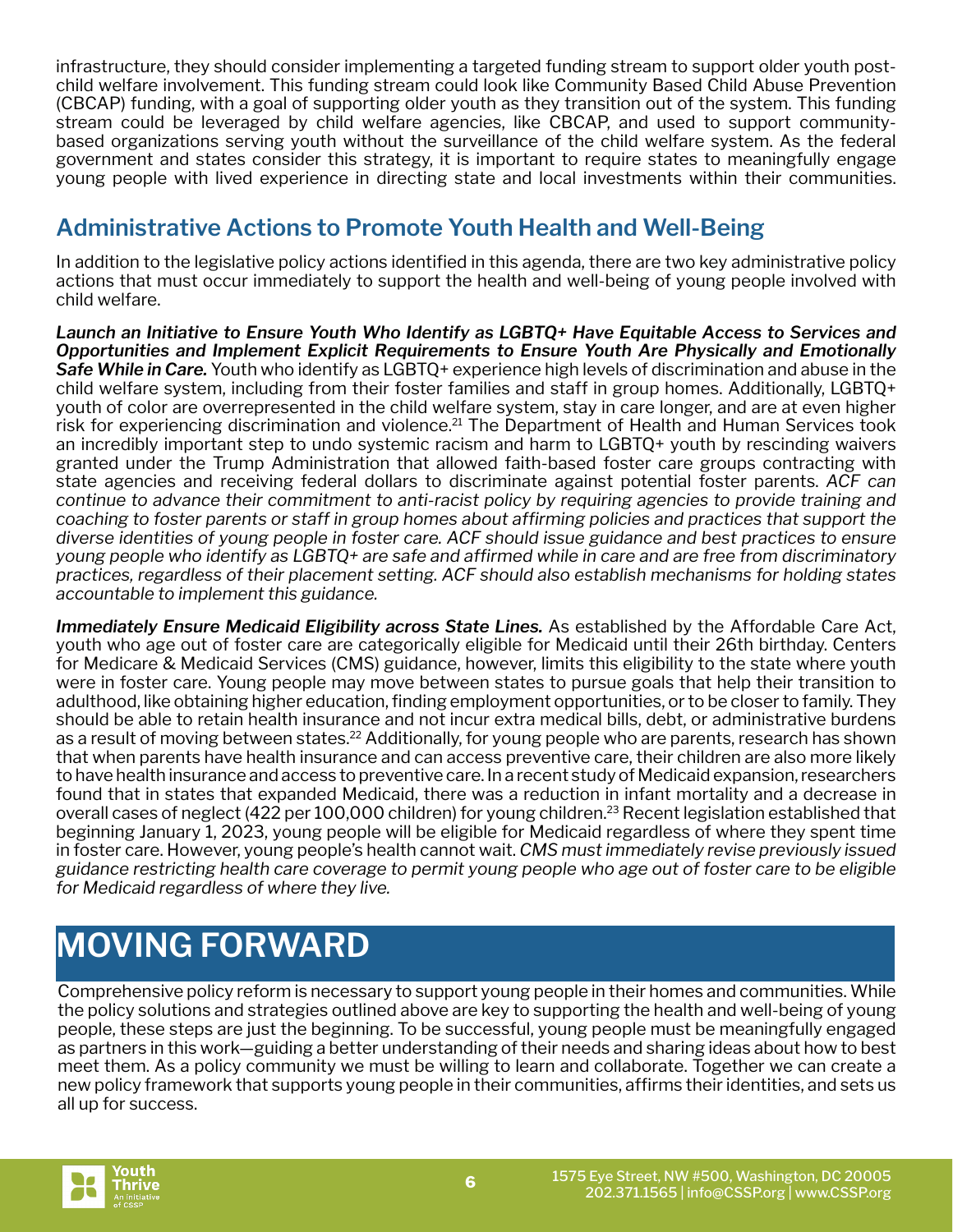# **ENDNOTES**

1 U.S. Dept. of Health and Human Services, Administration for Children and Families, Administration on Children, Youth and Families, Children's Bureau. (2021). The AFCARS Report #28. Available at: [https://www.acf.hhs.gov/sites/default/files/documents/](https://www.acf.hhs.gov/sites/default/files/documents/cb/afcarsreport28.pdf) [cb/afcarsreport28.pdf.](https://www.acf.hhs.gov/sites/default/files/documents/cb/afcarsreport28.pdf)

<sup>2</sup>We use the term LGBTQ+ expansively in the broadest sense possible. There are many other acronyms that reflect the diverse range of sexual orientations, gender identities and gender expressions. However, we use LGBTQ+ to be uniform and brief. Language is constantly evolving, and so is this acronym. Through our work with youth we know that these categories are not always the most welcoming or appropriate terms. For example, youth may identify as gender queer or gender fluid. The term gender expansive is also frequently used in the field. Some youth with tribal affiliation identify as two spirited.

<sup>3</sup>Testimony of Dolores Acevedo-Garcia. (2020). Reducing Child Poverty. Office of Congressional and Government Affairs. Available at: [https://www.nationalacademies.org/ocga/testimonies/116-session-2/reducing-child-poverty;](https://www.nationalacademies.org/ocga/testimonies/116-session-2/reducing-child-poverty) Williams, E. & Sanders, C. (2020). 3 Principles for an Antiracist, Equitable State Response to COVID-19—and a Stronger Recovery. Center on Budget and Policy Priorities. Available at: [https://www.cbpp.org/research/state-budget-and-tax/3-principles-for-an-antiracist-equitable-state](https://www.cbpp.org/research/state-budget-and-tax/3-principles-for-an-antiracist-equitable-state-re)[response-to-covid-19.](https://www.cbpp.org/research/state-budget-and-tax/3-principles-for-an-antiracist-equitable-state-re)

4 The commonly held age range for transition-age youth is anyone between the ages of 16-25. However, CSSP recognizes that this is a label that we are imposing upon young people. We are currently working to define this or another term to more authentically describe these young people as they themselves would.

5 Meisenheimer, Melanie. "Supporting Youth Aging Out of Foster Care through SNAP." Center for the Study of Social Policy. Available at: [https://cssp.org/wp-content/uploads/2018/08/supporting-youth-aging-out-of-foster-care-through-SNAP.pdf;](https://cssp.org/wp-content/uploads/2018/08/supporting-youth-aging-out-of-foster-care-through-SNAP.p) Children's HealthWatch. (2018). "Report on Food Insecurity & Systemic Inequality: Food Disparities to Discrimination Getting at the Roots of Food Insecurity in America." Available at: [https://childrenshealthwatch.org/wp-content/uploads/08From-Disparities](https://childrenshealthwatch.org/wp-content/uploads/08From-Disparities-to-Discrimination.pdf)[to-Discrimination.pdf;](https://childrenshealthwatch.org/wp-content/uploads/08From-Disparities-to-Discrimination.pdf) Elsheikh, E. & Barhoum, N. (2013). "Structural Racialization and Food Insecurity in the United States." Haas Institute for a Fair and Inclusive Society, University of California, Berkeley. Available at: [https://belonging.berkeley.edu/sites/](https://belonging.berkeley.edu/sites/default/files/Structural%20Racialization%20%20%26%20Food%20Inse) [default/files/Structural%20Racialization%20%20%26%20Food%20Insecurity%20in%20the%20US-%28Final%29.pdf](https://belonging.berkeley.edu/sites/default/files/Structural%20Racialization%20%20%26%20Food%20Inse).

6 The Education Training Vouchers (ETV) program is a federally-funded, state-administered initiative to provides and support for post-secondary education and vocational training of up to \$5,000 a year. As part of the Supporting Foster Youth and Families through the Pandemic Act, included in the Consolidated Appropriations Act, 2021, ETVs were increased to \$12,000 a year through FY2021. While this is an important increase, it still does not fully support young people as they pursue post-secondary opportunities.

7 Minoff, Elisa *et al*. "Principles for Anti-Racist Policymaking." Center for the Study of Social Policy, December 2020. Available at: <http://bit.ly/Anti-Racist-Policymaking>. The excerpt was adapted from Minoff, Elisa et al. "What We Owe Young Children: An AntiRacist Policy Platform for Early Childhood." Center for the Study of Social Policy, December 2020. Available at: [https://cssp.org/](https://cssp.org/resource/what-we-owe-young-children/) [resource/what-we-owe-young-children/.](https://cssp.org/resource/what-we-owe-young-children/)

8 Crenshaw, Kimberlé Williams *et al* eds. Seeing Race Again: Countering Colorblindness Across the Disciplines. University of California Press, 2019. Flynn, Andrea *et al*. The Hidden Rules of Race. Cambridge University Press, September 2017. Available at: [https://www.cambridge.org/core/books/hidden-rules-of-race/33D38E05DCD5B288BBC4090CC900A967.](https://www.cambridge.org/core/books/hidden-rules-of-race/33D38E05DCD5B288BBC4090CC900A967)

9 On intersectionality, see Crenshaw, Kimberlé. Demarginalizing the Intersection of Race and Sex: A Black Feminist Critique of Antidscrimination Doctrine, Feminist Theory and Antiracist Politics. The University of Chicago Legal Forum, 1989. Available at: <https://chicagounbound.uchicago.edu/cgi/viewcontent.cgi?article=1052&context=uclf>.

<sup>10</sup> Minoff, Elisa. "Entangled Roots: The Role of Race in Policies that Separate Families." Center for the Study of Social Policy, October 2018. Available at:<https://cssp.org/resource/entangled-roots>.

<sup>11</sup> Harper Browne, Charlyn. "The Strengthening Families Approach and Protective Factors Framework: Branching Out and Reaching Deeper." Center for the Study of Social Policy, September 2014. Available at: [https://cssp.org/wp-content/ uploads/2018/11/](https://cssp.org/wp-content/ uploads/2018/11/Branching-Out-and-Reaching-Deeper.pdf) [Branching-Out-and-Reaching-Deeper.pdf](https://cssp.org/wp-content/ uploads/2018/11/Branching-Out-and-Reaching-Deeper.pdf).

<sup>12</sup> Katz, Michael. The Undeserving Poor: America's Enduring Confrontation with Poverty, 2nd edition. Oxford University Press, 2013. Gordon, Linda. Pitied but not Entitled: Single Mothers and the History of Welfare, 1890-1935. Free Press, 1994. Quadagno, Jill. The Color of Welfare: How Racism Undermined the War on Poverty. Oxford University Press, 1994. Roberts, Dorothy E. "Welfare and the Problem of Black Citizenship." Yale Law Journal, vol 105: 1563-1602. Available at: [https:// digitalcommons.law.](https:// digitalcommons.law.yale.edu/cgi/viewcontent.cgi?article=7683&context=ylj) [yale.edu/cgi/viewcontent.cgi?article=7683&context=ylj.](https:// digitalcommons.law.yale.edu/cgi/viewcontent.cgi?article=7683&context=ylj)